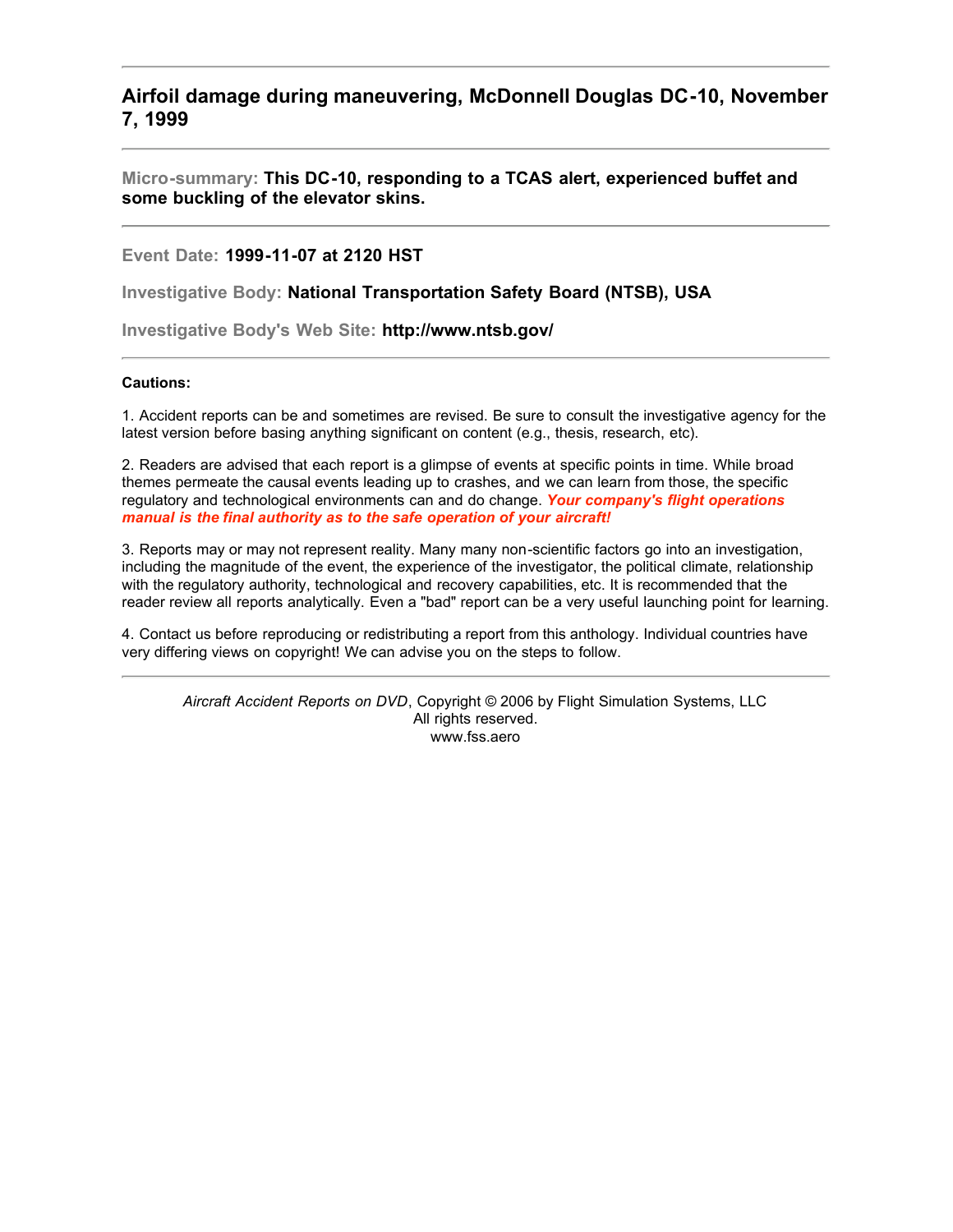| <b>National Transportation Safety Board</b><br>NTSB ID: LAX00FA041<br>Aircraft Registration Number: N602GC                                                                                                                                                                                                                                                                                                                                                                                                                                                                                                                                                                                                                                                                                                                                                                                                                                                                                                                                                                                                                                                                                                                                                                                                                                                                                                                                                                                                                                                                                                                                                                                                                                                                                                                                                                                                                                           |                                     |                             |                           |  |                       |  |  |  |  |
|------------------------------------------------------------------------------------------------------------------------------------------------------------------------------------------------------------------------------------------------------------------------------------------------------------------------------------------------------------------------------------------------------------------------------------------------------------------------------------------------------------------------------------------------------------------------------------------------------------------------------------------------------------------------------------------------------------------------------------------------------------------------------------------------------------------------------------------------------------------------------------------------------------------------------------------------------------------------------------------------------------------------------------------------------------------------------------------------------------------------------------------------------------------------------------------------------------------------------------------------------------------------------------------------------------------------------------------------------------------------------------------------------------------------------------------------------------------------------------------------------------------------------------------------------------------------------------------------------------------------------------------------------------------------------------------------------------------------------------------------------------------------------------------------------------------------------------------------------------------------------------------------------------------------------------------------------|-------------------------------------|-----------------------------|---------------------------|--|-----------------------|--|--|--|--|
| <b>FACTUAL REPORT</b><br>Most Critical Injury: None<br>Occurrence Date: 11/07/1999                                                                                                                                                                                                                                                                                                                                                                                                                                                                                                                                                                                                                                                                                                                                                                                                                                                                                                                                                                                                                                                                                                                                                                                                                                                                                                                                                                                                                                                                                                                                                                                                                                                                                                                                                                                                                                                                   |                                     |                             |                           |  |                       |  |  |  |  |
| <b>ÁVIATIQN</b>                                                                                                                                                                                                                                                                                                                                                                                                                                                                                                                                                                                                                                                                                                                                                                                                                                                                                                                                                                                                                                                                                                                                                                                                                                                                                                                                                                                                                                                                                                                                                                                                                                                                                                                                                                                                                                                                                                                                      |                                     |                             | Occurrence Type: Accident |  | Investigated By: NTSB |  |  |  |  |
| Location/Time                                                                                                                                                                                                                                                                                                                                                                                                                                                                                                                                                                                                                                                                                                                                                                                                                                                                                                                                                                                                                                                                                                                                                                                                                                                                                                                                                                                                                                                                                                                                                                                                                                                                                                                                                                                                                                                                                                                                        |                                     |                             |                           |  |                       |  |  |  |  |
| Local Time<br>Time Zone<br><b>Nearest City/Place</b><br>State<br>Zip Code                                                                                                                                                                                                                                                                                                                                                                                                                                                                                                                                                                                                                                                                                                                                                                                                                                                                                                                                                                                                                                                                                                                                                                                                                                                                                                                                                                                                                                                                                                                                                                                                                                                                                                                                                                                                                                                                            |                                     |                             |                           |  |                       |  |  |  |  |
| <b>HONOLULU</b>                                                                                                                                                                                                                                                                                                                                                                                                                                                                                                                                                                                                                                                                                                                                                                                                                                                                                                                                                                                                                                                                                                                                                                                                                                                                                                                                                                                                                                                                                                                                                                                                                                                                                                                                                                                                                                                                                                                                      | HI                                  | 2120<br>96820<br><b>HST</b> |                           |  |                       |  |  |  |  |
| Distance From Landing Facility:<br>Direction From Airport:<br>Airport Proximity: Off Airport/Airstrip                                                                                                                                                                                                                                                                                                                                                                                                                                                                                                                                                                                                                                                                                                                                                                                                                                                                                                                                                                                                                                                                                                                                                                                                                                                                                                                                                                                                                                                                                                                                                                                                                                                                                                                                                                                                                                                |                                     |                             |                           |  |                       |  |  |  |  |
| <b>Aircraft Information Summary</b>                                                                                                                                                                                                                                                                                                                                                                                                                                                                                                                                                                                                                                                                                                                                                                                                                                                                                                                                                                                                                                                                                                                                                                                                                                                                                                                                                                                                                                                                                                                                                                                                                                                                                                                                                                                                                                                                                                                  |                                     |                             |                           |  |                       |  |  |  |  |
| Aircraft Manufacturer<br>Model/Series<br>Type of Aircraft                                                                                                                                                                                                                                                                                                                                                                                                                                                                                                                                                                                                                                                                                                                                                                                                                                                                                                                                                                                                                                                                                                                                                                                                                                                                                                                                                                                                                                                                                                                                                                                                                                                                                                                                                                                                                                                                                            |                                     |                             |                           |  |                       |  |  |  |  |
| <b>McDonnell Douglas</b><br>DC-10-30F<br>Airplane                                                                                                                                                                                                                                                                                                                                                                                                                                                                                                                                                                                                                                                                                                                                                                                                                                                                                                                                                                                                                                                                                                                                                                                                                                                                                                                                                                                                                                                                                                                                                                                                                                                                                                                                                                                                                                                                                                    |                                     |                             |                           |  |                       |  |  |  |  |
| Air Medical Transport Flight: No<br>Sightseeing Flight: No                                                                                                                                                                                                                                                                                                                                                                                                                                                                                                                                                                                                                                                                                                                                                                                                                                                                                                                                                                                                                                                                                                                                                                                                                                                                                                                                                                                                                                                                                                                                                                                                                                                                                                                                                                                                                                                                                           |                                     |                             |                           |  |                       |  |  |  |  |
| Narrative                                                                                                                                                                                                                                                                                                                                                                                                                                                                                                                                                                                                                                                                                                                                                                                                                                                                                                                                                                                                                                                                                                                                                                                                                                                                                                                                                                                                                                                                                                                                                                                                                                                                                                                                                                                                                                                                                                                                            |                                     |                             |                           |  |                       |  |  |  |  |
| Brief narrative statement of facts, conditions and circumstances pertinent to the accident/incident:<br>HISTORY OF FLIGHT<br>On November 7, 1999, about 2120 Hawaiian standard time, Gemini Air Cargo Flight GCO7580, a                                                                                                                                                                                                                                                                                                                                                                                                                                                                                                                                                                                                                                                                                                                                                                                                                                                                                                                                                                                                                                                                                                                                                                                                                                                                                                                                                                                                                                                                                                                                                                                                                                                                                                                              |                                     |                             |                           |  |                       |  |  |  |  |
| McDonnell Douglas DC-10-30F, N602GC, responded to a Traffic Collision Avoidance System (TCAS) alert<br>5 minutes after departure from the international airport (HNL) at Honolulu, Hawaii. Gemini Air<br>Cargo of Dulles, Virginia, was operating the nonscheduled international cargo flight under the<br>provisions of 14 CFR Part 121.<br>The airline transport pilot (ATP) rated captain and four<br>crewmembers were not injured. The airplane sustained substantial damage to both elevators. Night<br>visual meteorological conditions prevailed and an IFR flight plan had been filed. The flight<br>originated in Los Angeles, California, made an en route fuel stop at Honolulu, and was continuing<br>to Fiji with an ultimate destination of Sydney, Australia. The flight departed Honolulu about 2115.<br>The captain was flying the airplane and the first officer made the radio transmissions.<br>The<br>captain stated that he was familiar with this airport and route. He thought the clearance and<br>departure instructions were routine. He said that at 3,000 feet, the airplane normally climbed at<br>1,500 to 3,000 feet per minute (fpm). This flight was heavy and the company's operating manual<br>allowed climb rates between 500 and 1,000 fpm; he chose 500 fpm.<br>The TCAS alert involved an Hawaiian Airlines DC-9, Flight 561, which was en route to HNL.<br>The<br>Safety Board Investigator-in-charge (IIC) made a transcript of recorded radio transmissions. All<br>times are local (HST); altitudes are mean lea level (msl); and the same controller was working<br>arrivals and departures for air traffic control (ATC). The Hawaiian flight was labeled as H561 and<br>the Gemini flight as GAC. ATC was also working other flights.<br>Honolulu Center Enroute Radar Approach (CERAP) provided recorded radar data, which included<br>computed latitude and longitude positions for both airplanes. |                                     |                             |                           |  |                       |  |  |  |  |
| At 1916:13, H561 was at 10,000 feet when they checked in with ATC on Frequency 118.3. ATC<br>instructed them to fly a heading of 260 and descend to 1,500 feet.                                                                                                                                                                                                                                                                                                                                                                                                                                                                                                                                                                                                                                                                                                                                                                                                                                                                                                                                                                                                                                                                                                                                                                                                                                                                                                                                                                                                                                                                                                                                                                                                                                                                                                                                                                                      |                                     |                             |                           |  |                       |  |  |  |  |
| After departure from runway 8 right, GAC checked in at 1917:58 and reported they were in a right<br>turn to 155 degrees and climbing through 1,300 feet. ATC advised that they had radar contact,<br>instructed GAC to climb and maintain Flight Level 280, and turn right to a heading of 220.<br>At<br>1918:18, GAC repeated their check in call, but they were now climbing through 2,500 feet. ATC<br>repeated that they had radar contact, and instructed GAC to fly a heading of 140 degrees.                                                                                                                                                                                                                                                                                                                                                                                                                                                                                                                                                                                                                                                                                                                                                                                                                                                                                                                                                                                                                                                                                                                                                                                                                                                                                                                                                                                                                                                  |                                     |                             |                           |  |                       |  |  |  |  |
| At 1918:59, ATC advised H561 of traffic at the 1 to 2 o'clock position, 8 miles, a heavy DC-10<br>climbing through 3,000 feet. H561 reported the traffic in sight, followed immediately by<br>instructions from ATC at 1919:15 to maintain visual separation. H561 acknowledged, "Visual with<br>him."<br>At 1919:23, ATC informed GAC of traffic at the 12 o'clock position, 7 miles; it was a                                                                                                                                                                                                                                                                                                                                                                                                                                                                                                                                                                                                                                                                                                                                                                                                                                                                                                                                                                                                                                                                                                                                                                                                                                                                                                                                                                                                                                                                                                                                                      |                                     |                             |                           |  |                       |  |  |  |  |
|                                                                                                                                                                                                                                                                                                                                                                                                                                                                                                                                                                                                                                                                                                                                                                                                                                                                                                                                                                                                                                                                                                                                                                                                                                                                                                                                                                                                                                                                                                                                                                                                                                                                                                                                                                                                                                                                                                                                                      | FACTUAL REPORT - AVIATION<br>Page 1 |                             |                           |  |                       |  |  |  |  |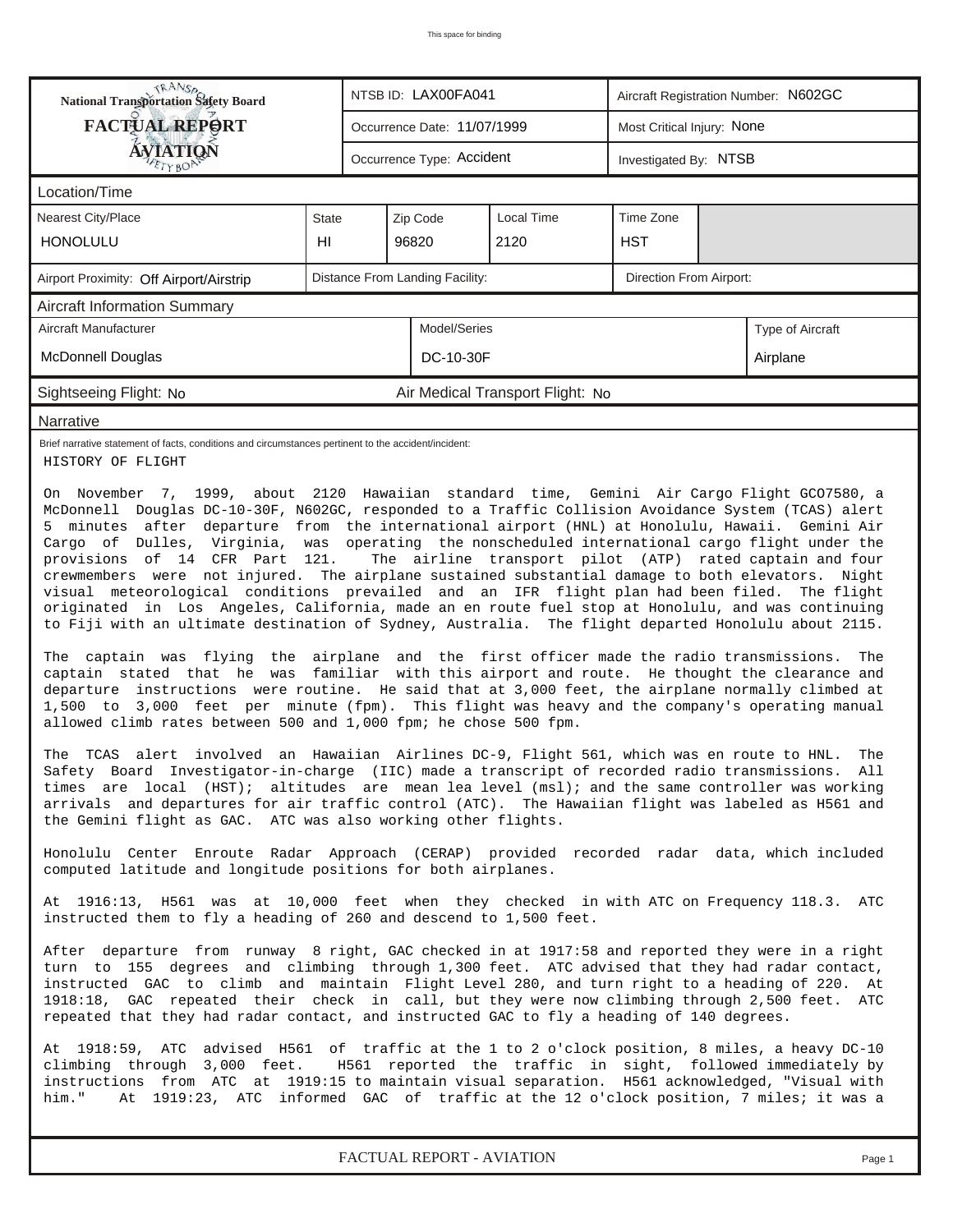| <b>National Transportation Safety Board</b> | NTSB ID: LAX00FA041         |  |
|---------------------------------------------|-----------------------------|--|
| <b>FACTUAL REPORT</b>                       | Occurrence Date: 11/07/1999 |  |
| $\mathbf{A}$ <b>VIATION</b>                 | Occurrence Type: Accident   |  |

westbound DC-9 descending through 5,000 feet that had GAC in sight. ATC informed GAC to maintain visual separation. GAC responded at 1919:31 that they had the traffic in sight, but did not acknowledge maintain visual separation. At 1919:58, ATC advised H561 to maintain 1,500 feet.

At 1920:31.655, the CERAP readout of recorded radar data indicated that the mode C reported altitude of H561 was 100 feet less than that of GAC. The IIC used Safety Board software and computed the distance between the targets to be 0.3 nm on a magnetic bearing of 136 degrees.

At 1920:41, GAC acknowledged instructions to resume own navigation. At 1921:06, another airplane informed ATC that ATC was coming in weak at times, but ATC made no query or response to that transmission. The transcript indicated that several airplanes asked ATC to repeat instructions. At 1923:11, GAC acknowledged ATC instructions to contact Honolulu Center on frequency 126.5.

The IIC interviewed the GAC crew. The captain said he was maintaining assigned vectors and course when ATC pointed out traffic at the 10 o'clock position at 5,000 feet. He had not heard any previous conversation between ATC and his traffic, and did not recall ATC informing him what the traffic's flight profile would be. He was climbing through 3,800 feet when he saw the traffic at the 10 o'clock position, and the TCAS said it was 1,200 feet above his position. He thought the traffic would stay above him. The captain did recall the first officer acknowledging an instruction from ATC to maintain visual separation. He did not recall any communications problems with ATC or of them informing him of any problems.

The GAC first officer advised the captain to shallow the climb to maintain separation. H561 appeared to still be descending at the 10 o'clock position. The first officer recalled acknowledging the traffic in sight.

According to the GAC crew, the TCAS in the DC-10 alerted "traffic, traffic" followed shortly by the alert "climb, climb, climb." The TCAS indicated a resolution advisory of 1,200 feet per minute rate of climb in the red on the vertical speed indicator. The captain made an aggressive pitch change to 15 degrees or more nose up attitude to attain 1,200 to 1,500 feet per minute rate of climb. Passing 4,000 feet the TCAS reported, "clear of conflict." The captain noted that as the airspeed bled off from 282 knots to about 250 knots, he felt a slight buffet. The first officer and flight engineer also felt the buffet. The captain resumed his normal climb profile.

After passing through 10,000 feet and switching to the en route frequency, the captain passed control of the airplane to the first officer. The captain contacted departure control to inform them of the close encounter, but he did not file a near midair collision report. Departure control informed him that they did not receive a traffic conflict, and they did not know if the DC-9 received a TCAS alert.

The H561 captain submitted a written statement. He stated that they received a TCAS traffic advisory that GAC was about 6 miles away, 500 feet below their altitude, and climbing in excess of 500 fpm. They maintained a 2,000 fpm rate of descent and expected that they would pass well below GAC. A couple of seconds after the traffic advisory, they received a TCAS resolution advisory to monitor vertical speed. Per their operating procedures, they maintained or slightly increased their rate of descent. ATC repeated the clearance for them to descend to 1,500 feet, but gave no indication of a pending conflict with GAC. They received no other aural advisories from the TCAS, but the display lit up red except for a small green band in the 4,000 to 6,000 fpm descent range. The captain increased the rate of descent substantially and passed directly below GAC, which indicated +500 on the TCAS display. He said he could hear the engines of the DC-10, and more than one passenger remarked to a flight attendant about the proximity of the other airplane.

The H561 captain said he called ATC from company offices and tried to speak to the controller. He was transferred to another number and spoke to a person who identified himself as a supervisor. The captain said the supervisor told him that they were having communications problems with GAC and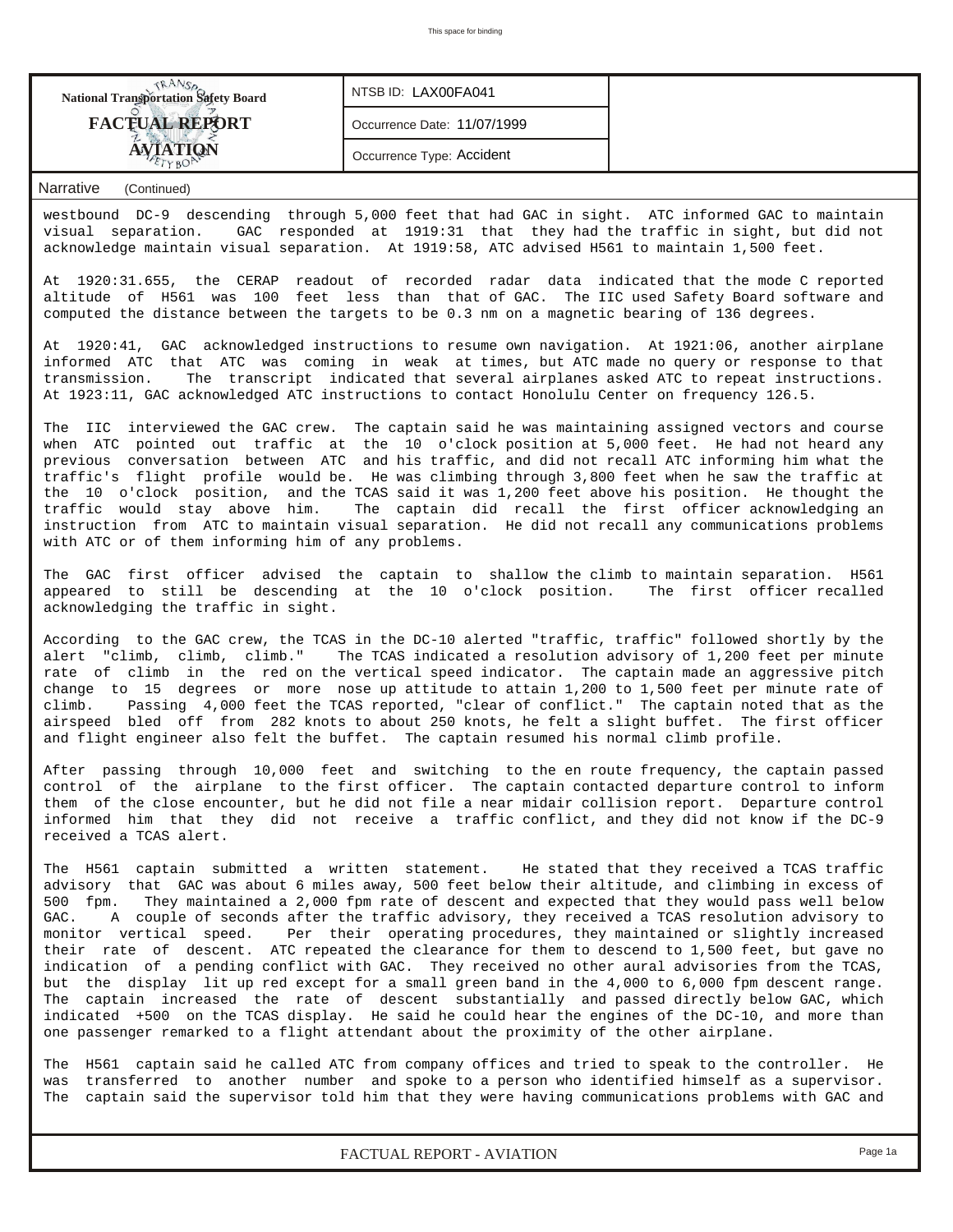

had been unable to issue him turn directions. The captain said the supervisor did not know if the controller had received a conflict advisory on his screen, but said that once pilots agree to visual separation, controllers tend to ignore such warnings.

The DC-10 proceeded to its destination of Nandi, Fiji, for a fuel stop and scheduled crew change. The crew consisted of a captain, first officer, flight engineer, and a flight mechanic. Both crews inspected the airplane during the night (0300 local time) prior to its departure for Sydney, Australia, and detected no discrepancies.

During a walk around inspection at Sydney during daylight, maintenance personnel observed that both elevators were damaged. An Australian airworthiness inspector noted the outboard lower skins of the elevators were severely bent. He stated the horizontal stabilizer fairings were indented from contact with the elevator balance weights. The upper skins had more damage than the lower skins, and many rivets were pulled through the skin.

Neither crew of the DC-10 reported any adverse handling characteristics or vibrations.

# PERSONNEL INFORMATION

The operator reported that the captain held an airline transport pilot certificate with an airplane multiengine land rating. The captain held a first-class medical certificate that was issued on July 6, 1999. It had the limitations that the pilot must possess glasses for near and intermediate vision. The operator reported he had a total time of 11,783 hours. He logged 33 hours in the last 90 days, and 20 in the last 30 days. He had an estimated 1,595 hours in this make and model.

The operator reported that the first officer held an airline transport pilot certificate with an airplane multicengine land rating. The first officer also held a flight instructor certificate with ratings for single engine and multiengine land. The first officer held a first-class medical certificate that was issued on June 19, 1999. It had no limitations or waivers. The operator reported he had a total time of 5,370 hours. He logged 141 hours in the last 90 days, and 44 in the last 30 days. He had an estimated 166 hours in this make and model.

The flight engineer held a flight engineer certificate. He had a total time of 6,021 hours.

# AIRCRAFT INFORMATION

The airplane was a McDonnell Douglas DC-10-30F, serial number 47923. The operator reported it had a total airframe time of 98,292 hours. It was operated on a continuous airworthiness maintenance program and had 15 hours since the last inspection. The airplane had three General Electric CF6-5002 engines installed.

#### METEOROLOGICAL CONDITIONS

A routine aviation weather report (METAR) for Honolulu was issued at 1853. It stated: skies 2,600 feet scattered, 4,500 feet broken; visibility 10 miles; winds from 049 at 10 knots; temperature 75 degrees Fahrenheit; dew point 66 degrees Fahrenheit; altimeter 30.05 inHg.

COMMUNICATIONS

Both airplanes were in contact with Honolulu air traffic control on frequency 118.3.

# FLIGHT RECORDERS

The digital flight data recorder (FDR) was a Sundstrand Data Control (SDC), serial number 3606. This model recorded data in a digital format onto four tracks of a 1/4-inch vicalloy tape. The FDR

*FACTUAL REPORT - AVIATION Page 1b*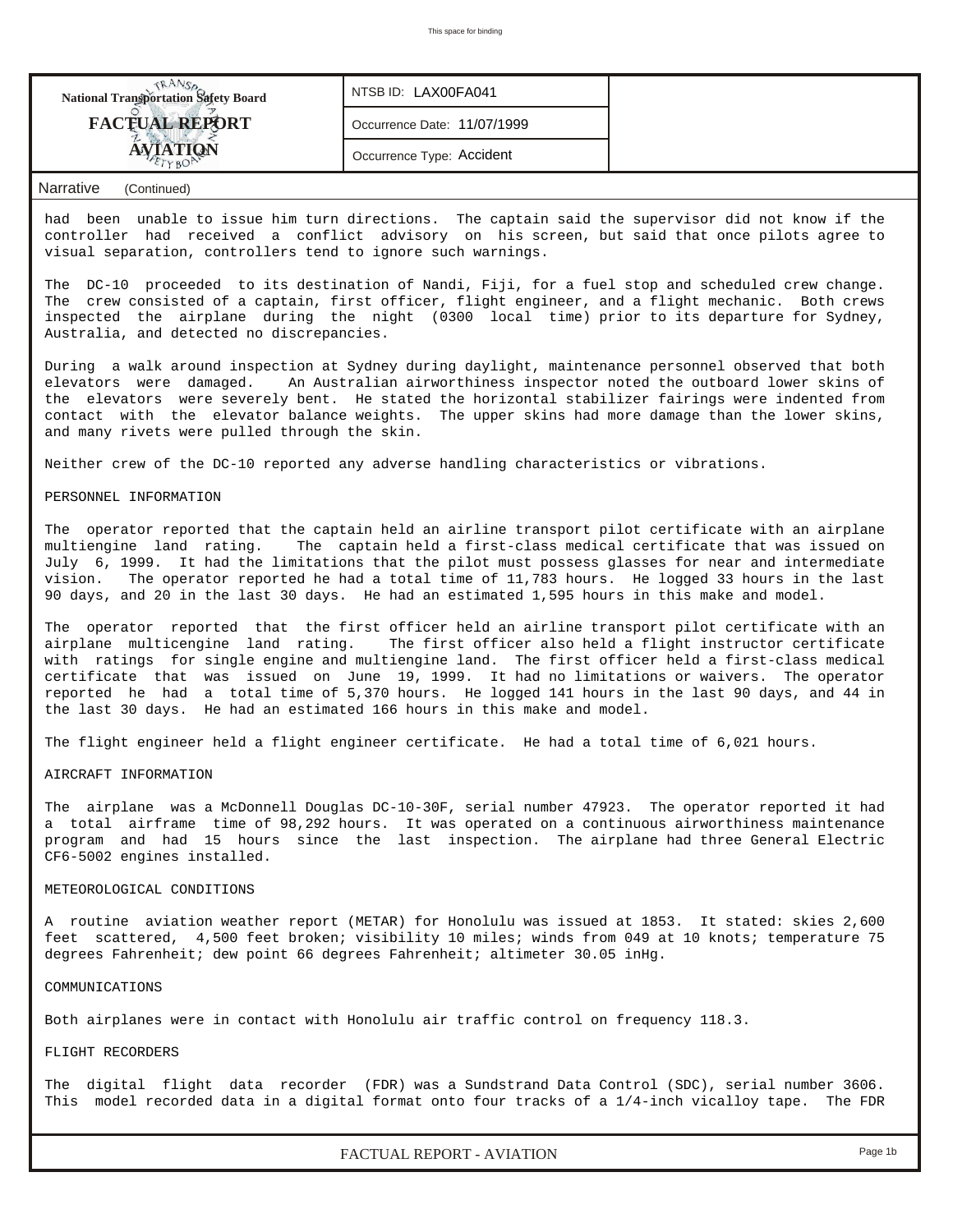| NTSB ID: LAX00FA041<br><b>National Transportation Safety Board</b>                                                                                                                                                                                                                                          |                             |  |  |  |  |  |  |  |  |
|-------------------------------------------------------------------------------------------------------------------------------------------------------------------------------------------------------------------------------------------------------------------------------------------------------------|-----------------------------|--|--|--|--|--|--|--|--|
| <b>FACTUAL REPORT</b>                                                                                                                                                                                                                                                                                       | Occurrence Date: 11/07/1999 |  |  |  |  |  |  |  |  |
| <b>AVIATION</b><br>Occurrence Type: Accident                                                                                                                                                                                                                                                                |                             |  |  |  |  |  |  |  |  |
| Narrative<br>(Continued)                                                                                                                                                                                                                                                                                    |                             |  |  |  |  |  |  |  |  |
| recorded 64 separate 12-bit words of digital information every second from a Digital Flight Data<br>Each grouping of 64 words was called a subframe and a group of four subframes<br>Acquisition Unit.<br>comprised one frame. The FDR was removed and hand carried to the Safety Board's FDR Laboratory in |                             |  |  |  |  |  |  |  |  |

The laboratory's engineer originally performed a readout without removing the vicalloy tape from the FDR using the Safety Board's transcription equipment and computer software. After noticing that the first subframe (second) on each frame (4 seconds) contained erroneous data, the engineer removed the tape from the DFDR and transferred the tape to the Safety Board's transcription equipment. The first subframe again contained erroneous data, so the engineer concluded that the recorded raw data contained erroneous data on the first subframe of each frame.

Washington, D.C. for readout and evaluation.

Because the first subframe of each frame contained erroneous data, the Safety Board engineer determined that a complete account of the FDR data was not feasible. The engineer made no attempt to determine the source of the erroneous data. However, the engineer pointed out that this frame contains data needed to determine pressure altitude; therefore, pressure altitude data was not resolved.

The engineer prepared a factual report and noted several findings, which follow. The report contained a listing of selected FDR parameters from 10,080 seconds to 10,555 seconds (subframe reference number in seconds of elapsed time). The report indicated that the data was consistent with the takeoff and TCAS response event. It noted that vertical acceleration was sampled 4 times each second.

At 10,181 seconds on an approximate heading of 78 degrees, the pitch attitude increased from 0.45 degrees to 3.13 degrees, and continued to increase. During this time, computed airspeed and radio altitude coarse also increased. The data was consistent with takeoff.

Approximately 3 minutes 10 seconds later, the airplane commenced an 11-degree right-hand turn through a heading of 148 degrees at a computed airspeed of approximately 300 knots. The vertical acceleration began increasing from 1.17 g's (10,371.19 seconds) to 1.51 g's (10,371.78 seconds) in less than 1 second. The pitch attitude was recorded at 5.36 degrees.

The data for 10,372 seconds was unusable since it was the first second of a frame.

At 10,373 seconds, the vertical acceleration began at 2.26 g's (10,373.19 seconds), decreased to 2.20 g's (10,373.94 seconds), and continued to decrease to 2.09 g's (10,373.69 seconds. At 10,373.94 seconds, the FDR indicated that vertical acceleration increased to 3.91 g's then decreased to 1.55 g's (10,374.19 seconds) in less than a second. Since the trend was decreasing, the engineer concluded that the vertical acceleration of 3.91 g's was an erroneous data point.

At 10,373.78 seconds, the FDR recorded a pitch attitude of 16.12 degrees, and 1 second later the pitch attitude was 6.68 degrees (10,374.78 seconds). Since the trend of the pitch attitude was decreasing, the engineer concluded that the 16.12-degree pitch attitude was an erroneous data point.

At 10,374 seconds, the vertical acceleration continued to decrease from 1.55 g's (10,374.19 seconds) to 0.09 g's (10,374.94 seconds).

TESTS AND RESEARCH

McDonnell Douglas had previously issued All Operators Letter (AOL) FO- AOL-10-012 dated September 21, 1992. It was addressed to all DC-10 and KC-10 operators. The subject was high altitude low<br>speed stall buffet. It noted three cases in commercial service where outboard elevators were It noted three cases in commercial service where outboard elevators were damaged due to low speed prestall buffet at high altitude. Buffet intensity on two of the cases resulted in the elevator balance weights detaching and falling from the airplane. A Boeing Safety

*FACTUAL REPORT - AVIATION Page 1c*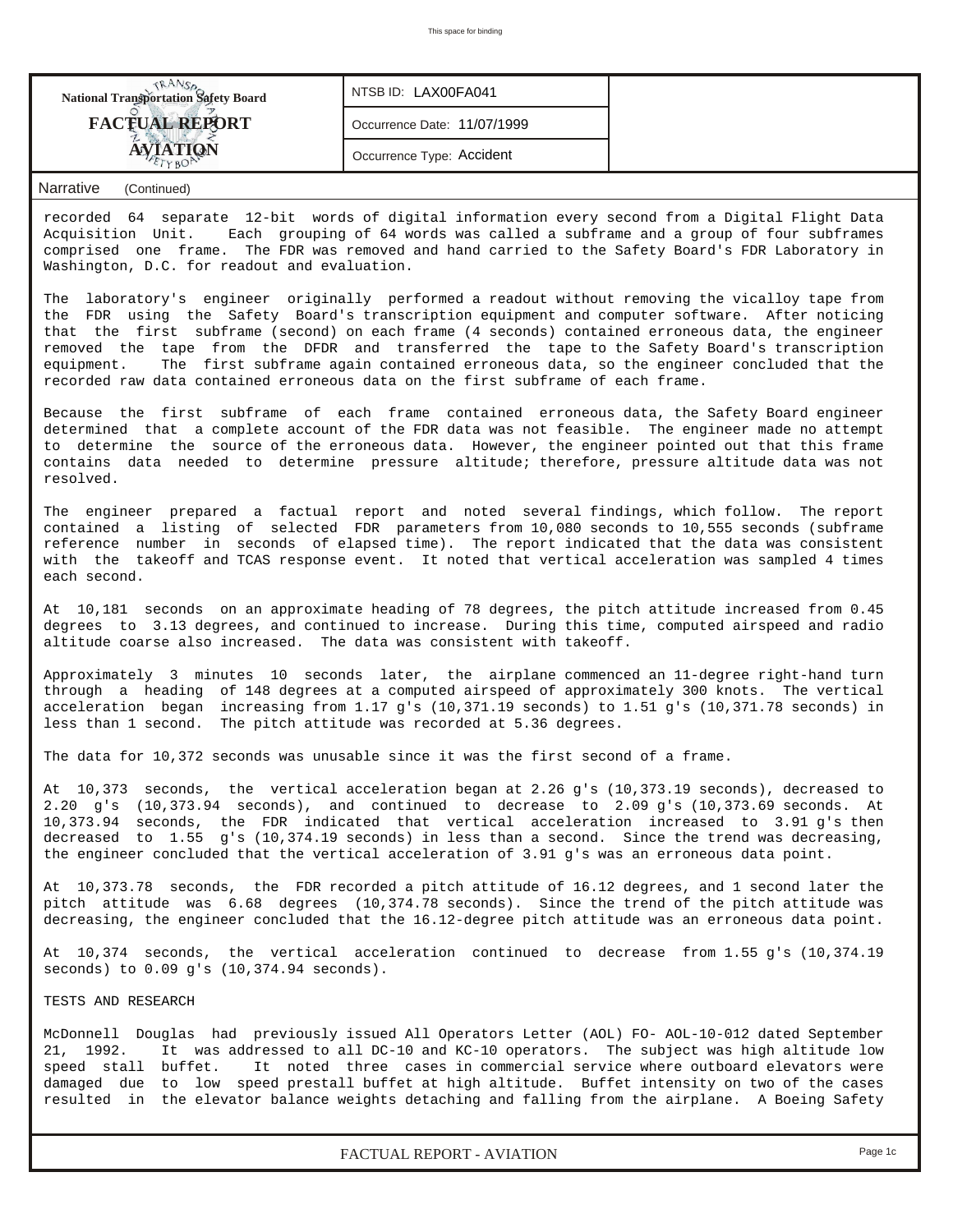| <b>FACTUAL REPORT</b><br>Occurrence Date: 11/07/1999 |  |
|------------------------------------------------------|--|
| Occurrence Type: Accident                            |  |

investigator noted in separate correspondence that both airplanes continued on transoceanic flights after shedding the balance weights and the crews were unaware of any damage until after they landed.

This AOL also referred to Douglas Flight Operation AOL, C1-E60-HHK-L033 dated January 21, 1988. This letter explained probable resultant damage to aircraft components when speed was reduced to buffet speeds indicated on the Cruise Buffet Onset Boundary Chart as presented in the DC-10 Aircraft Flight Manual. It explained buffet characteristics and stated that the chart represented the airspeed at which natural aircraft buffet existed. It noted that buffet onset or stick shaker speed, whichever was greater, should be used as the minimum speed below which aircraft structural damage in the form of wrinkled elevators could potentially occur.

This AOL noted that in some cases this buffeting resulted in wrinkled outboard elevator skins. It also noted that during flight test, Douglas had four cases where the outboard elevator skins wrinkled. However, all of these events occurred at high altitudes during clean configuration stall testing. The letter attributed wrinkling to high levels of buffeting during a stall, which resulted in high acceleration of the horizontal tail tips. It emphasized that speed reduction down to or near the clean configuration stalling speed greatly increased the chance of experiencing elevator damage.

### ADDITIONAL INFORMATION

Paragraph 4-4-13 of the Airman's Information Manual describes visual separation. Paragraph 4-4-13-a states that visual separation is a means employed by ATC to separate aircraft in terminal areas and en route airspace. It states that a pilot's acceptance of instructions to follow another aircraft or provide visual separation from it is an acknowledgment that the pilot will maneuver the aircraft as necessary to avoid the other aircraft or to maintain in-trail separation. In operations conducted behind heavy jet aircraft, it is also an acknowledgment that the pilot accepts the responsibility for wake turbulence separation.

Federal Aviation Administration Order 7110.65N prescribes air traffic control procedures and phraseology for use by personnel providing air traffic control services. Paragraph 7-2-1 describes visual separation. It states that aircraft may be separated by visual means, as provided in this paragraph, when other approved separation is assured before and after the application of visual separation. To ensure that other separation will exist, the controller is directed to consider aircraft performance, wake turbulence, closure rate, routes of flight, and known weather conditions. Both paragraphs describing controller function dealing with visual separation in the terminal and en route phases provide the same instruction. The controller is to tell the pilot about the other aircraft including position, direction, and unless it is obvious, the other aircraft's intentions. It says to advise the pilot if the radar targets appear likely to converge. It also says that if the aircraft are on converging courses, the controller is to inform the other

aircraft of the traffic and that visual separation is being applied. A note states that separation of IFR aircraft before and after application of visual separation is an IFR control function.

The Hawaiian Airlines Safety Department completed a detailed analysis of the accident and provided the IIC with a summary of their lessons learned. They felt there was "significant difficulty" in maintaining visual separation at night in a terminal area. They planned to emphasize in their training how acceptance of instructions to maintain visual separation shifted the responsibility to the pilot. They planned to remind pilots that accepting the responsibility would not always be in the best interests of flight safety. The pilots could exercise their judgment and inform ATC if they could not accept responsibility for their own separation. This decision could be based on workload or other factors. They were also going to stress that pilots should believe the TCAS, respond to it quickly, and broadcast their actions. They thought pilots should expect occasional hard altitude and horizontal separation to avoid conflicts with converging traffic, and planned to discuss this issue with ATC.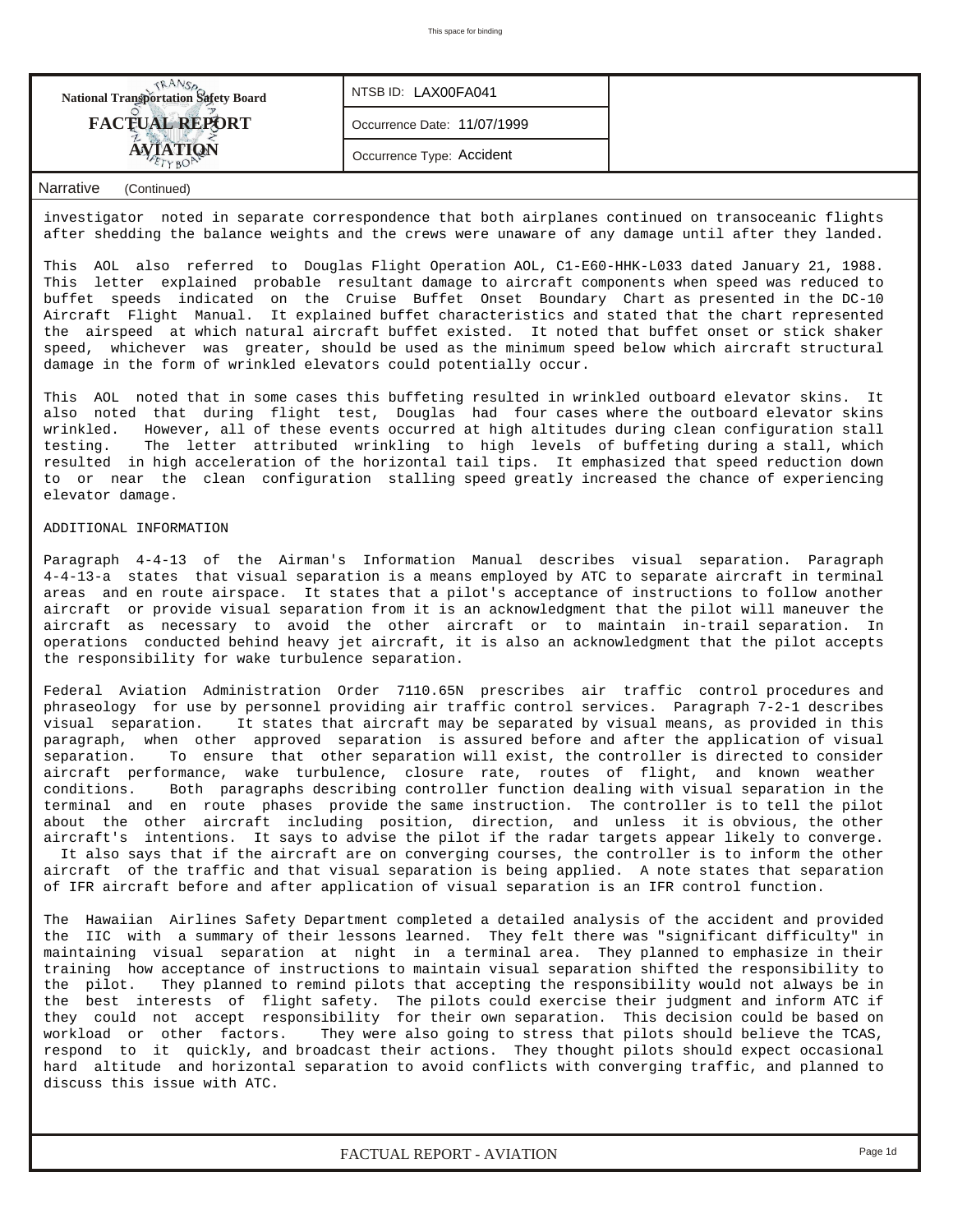| <b>FACTUAL REPORT</b><br>Occurrence Date: 11/07/1999<br>AVIATION<br>Occurrence Type: Accident | <b>National Transportation Safety Board</b> | NTSB ID: LAX00FA041 |
|-----------------------------------------------------------------------------------------------|---------------------------------------------|---------------------|
|                                                                                               |                                             |                     |
|                                                                                               |                                             |                     |

The GAC captain had recently completed TCAS training and felt it was very useful. He said his airplane was equipped with automatic slat extension selection, which would deploy the slats if the airplane approached a stall. On this occasion, the airplane entered a buffet before the slats deployed. He turned the trim off and still had no indication that the airplane had sustained structural damage. He felt that aircrews that experienced buffet or automatic slat deployment should dump fuel and land. The GAC first officer felt that an instruction to maintain visual separation should not be issued at night during climbs and descents.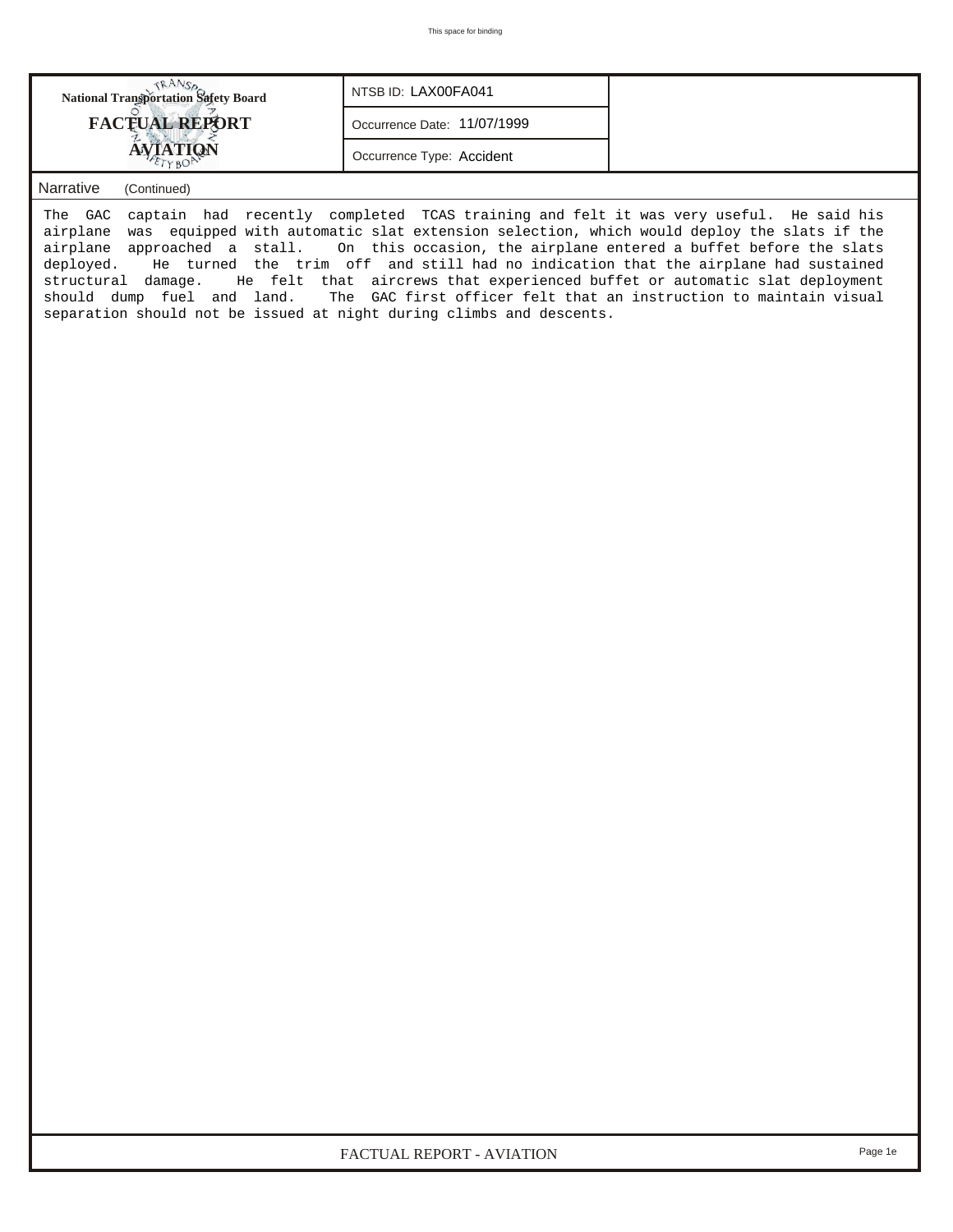| <b>National Transportation Safety Board</b>                                                        |                    | NTSB ID: LAX00FA041                                                          |                                                       |                             |  |  |                                         |             |                           |                      |              |
|----------------------------------------------------------------------------------------------------|--------------------|------------------------------------------------------------------------------|-------------------------------------------------------|-----------------------------|--|--|-----------------------------------------|-------------|---------------------------|----------------------|--------------|
| <b>FACTUAL REPORT</b>                                                                              |                    |                                                                              |                                                       | Occurrence Date: 11/07/1999 |  |  |                                         |             |                           |                      |              |
| <b>AVIATION</b>                                                                                    |                    |                                                                              | Occurrence Type: Accident                             |                             |  |  |                                         |             |                           |                      |              |
| Landing Facility/Approach Information                                                              |                    |                                                                              |                                                       |                             |  |  |                                         |             |                           |                      |              |
| <b>Airport Name</b>                                                                                |                    | Airport ID:                                                                  |                                                       | <b>Airport Elevation</b>    |  |  | Runway Used                             |             | Runway Length             |                      | Runway Width |
|                                                                                                    |                    |                                                                              | 0<br>Ft. MSL                                          |                             |  |  |                                         |             |                           |                      |              |
| Runway Surface Type: Unknown                                                                       |                    |                                                                              |                                                       |                             |  |  |                                         |             |                           |                      |              |
| Runway Surface Condition: Unknown                                                                  |                    |                                                                              |                                                       |                             |  |  |                                         |             |                           |                      |              |
|                                                                                                    |                    |                                                                              |                                                       |                             |  |  |                                         |             |                           |                      |              |
| Type Instrument Approach: Unknown                                                                  |                    |                                                                              |                                                       |                             |  |  |                                         |             |                           |                      |              |
| VFR Approach/Landing: Unknown                                                                      |                    |                                                                              |                                                       |                             |  |  |                                         |             |                           |                      |              |
| Aircraft Information                                                                               |                    |                                                                              |                                                       |                             |  |  |                                         |             |                           |                      |              |
| Aircraft Manufacturer                                                                              |                    |                                                                              | Model/Series                                          |                             |  |  |                                         |             |                           | Serial Number        |              |
| <b>McDonnell Douglas</b>                                                                           |                    | DC-10-30F                                                                    |                                                       |                             |  |  |                                         | 47923       |                           |                      |              |
| Airworthiness Certificate(s): Transport                                                            |                    |                                                                              |                                                       |                             |  |  |                                         |             |                           |                      |              |
| Landing Gear Type: Retractable - Tricycle                                                          |                    |                                                                              |                                                       |                             |  |  |                                         |             |                           |                      |              |
| Homebuilt Aircraft? No                                                                             | Number of Seats: 7 |                                                                              |                                                       | Certified Max Gross Wt.     |  |  | 575000 LBS                              |             |                           | Number of Engines: 3 |              |
| Engine Type:<br>Turbo Fan                                                                          |                    | Engine Manufacturer:<br>Model/Series:<br><b>General Electric</b><br>CF6-5002 |                                                       |                             |  |  |                                         |             | Rated Power:<br>51800 LBS |                      |              |
| - Aircraft Inspection Information                                                                  |                    |                                                                              |                                                       |                             |  |  |                                         |             |                           |                      |              |
| Type of Last Inspection                                                                            |                    |                                                                              | Date of Last Inspection<br>Time Since Last Inspection |                             |  |  |                                         |             |                           | Airframe Total Time  |              |
| <b>Continuous Airworthiness</b>                                                                    |                    | 15 Hours<br>11/1999                                                          |                                                       |                             |  |  |                                         | 98292 Hours |                           |                      |              |
| - Emergency Locator Transmitter (ELT) Information                                                  |                    |                                                                              |                                                       |                             |  |  |                                         |             |                           |                      |              |
| ELT Installed? Yes                                                                                 | ELT Operated? No   |                                                                              |                                                       |                             |  |  | ELT Aided in Locating Accident Site? No |             |                           |                      |              |
| Owner/Operator Information                                                                         |                    |                                                                              |                                                       |                             |  |  |                                         |             |                           |                      |              |
| Registered Aircraft Owner                                                                          |                    |                                                                              | <b>Street Address</b><br>44965 AVIATION DR STE 300    |                             |  |  |                                         |             |                           |                      |              |
| <b>GEMINI AIR CARGO</b>                                                                            |                    |                                                                              | <b>State</b><br>City                                  |                             |  |  |                                         |             | Zip Code                  |                      |              |
|                                                                                                    |                    | 20166<br><b>DULLES</b><br>VA                                                 |                                                       |                             |  |  |                                         |             |                           |                      |              |
| Operator of Aircraft                                                                               |                    | <b>Street Address</b><br>Same as Reg'd Aircraft Owner                        |                                                       |                             |  |  |                                         |             |                           |                      |              |
| Same as Reg'd Aircraft Owner                                                                       |                    |                                                                              | City                                                  |                             |  |  |                                         |             |                           | <b>State</b>         | Zip Code     |
|                                                                                                    |                    |                                                                              |                                                       |                             |  |  |                                         |             |                           |                      |              |
| Operator Does Business As:                                                                         |                    |                                                                              |                                                       |                             |  |  | Operator Designator Code: G6OA          |             |                           |                      |              |
| - Type of U.S. Certificate(s) Held:<br>Air Carrier Operating Certificate(s): Flag Carrier/Domestic |                    |                                                                              |                                                       |                             |  |  |                                         |             |                           |                      |              |
|                                                                                                    |                    |                                                                              |                                                       |                             |  |  |                                         |             |                           |                      |              |
| Operating Certificate:                                                                             |                    |                                                                              |                                                       | Operator Certificate:       |  |  |                                         |             |                           |                      |              |
| Regulation Flight Conducted Under: Part 121: Air Carrier                                           |                    |                                                                              |                                                       |                             |  |  |                                         |             |                           |                      |              |
| Type of Flight Operation Conducted: Non-scheduled; International; Cargo                            |                    |                                                                              |                                                       |                             |  |  |                                         |             |                           |                      |              |
| FACTUAL REPORT - AVIATION<br>Page 2                                                                |                    |                                                                              |                                                       |                             |  |  |                                         |             |                           |                      |              |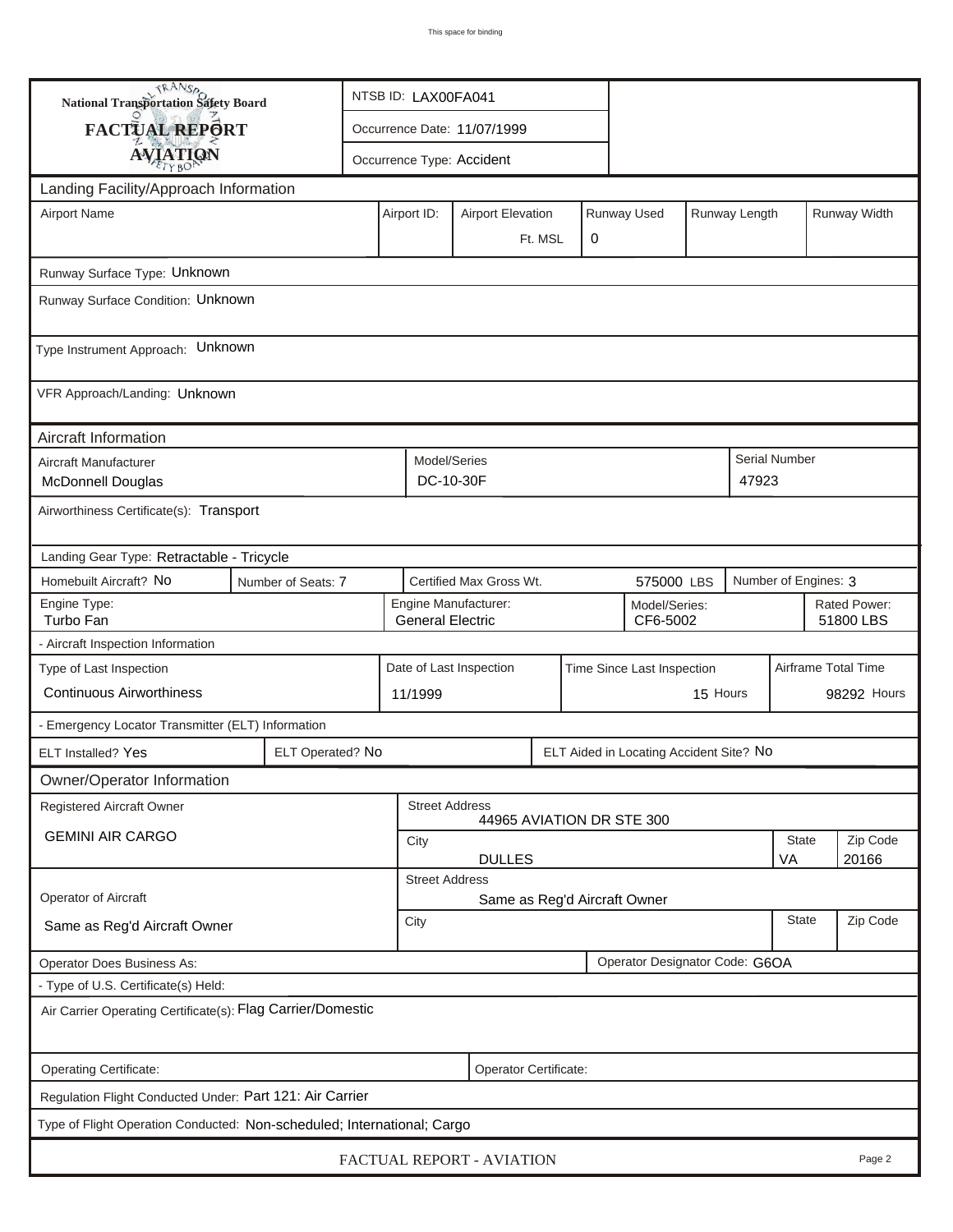| <b>National Transportation Safety Board</b><br>NTSB ID: LAX00FA041                                                   |                                |                   |                                                                                         |                                      |                             |         |                      |                          |                    |                    |                             |                     |            |
|----------------------------------------------------------------------------------------------------------------------|--------------------------------|-------------------|-----------------------------------------------------------------------------------------|--------------------------------------|-----------------------------|---------|----------------------|--------------------------|--------------------|--------------------|-----------------------------|---------------------|------------|
|                                                                                                                      | FACTUAL REPORT                 |                   |                                                                                         |                                      | Occurrence Date: 11/07/1999 |         |                      |                          |                    |                    |                             |                     |            |
|                                                                                                                      |                                |                   |                                                                                         |                                      | Occurrence Type: Accident   |         |                      |                          |                    |                    |                             |                     |            |
|                                                                                                                      | <b>AVIATION</b>                |                   |                                                                                         |                                      |                             |         |                      |                          |                    |                    |                             |                     |            |
|                                                                                                                      | <b>First Pilot Information</b> |                   |                                                                                         |                                      |                             |         |                      |                          |                    |                    |                             |                     |            |
| Name                                                                                                                 |                                |                   |                                                                                         |                                      |                             | City    |                      |                          |                    | <b>State</b>       | Date of Birth               |                     | Age        |
| On File                                                                                                              |                                |                   |                                                                                         |                                      |                             | On File |                      |                          |                    | On File            | On File                     |                     | 53         |
| Sex: M                                                                                                               | Seat Occupied: Left            |                   |                                                                                         | Principal Profession: Civilian Pilot |                             |         |                      |                          |                    |                    | Certificate Number: On File |                     |            |
| Certificate(s):                                                                                                      |                                | Airline Transport |                                                                                         |                                      |                             |         |                      |                          |                    |                    |                             |                     |            |
| Airplane Rating(s):                                                                                                  |                                | Multi-engine Land |                                                                                         |                                      |                             |         |                      |                          |                    |                    |                             |                     |            |
| Rotorcraft/Glider/LTA: None                                                                                          |                                |                   |                                                                                         |                                      |                             |         |                      |                          |                    |                    |                             |                     |            |
| Instrument Rating(s): Airplane                                                                                       |                                |                   |                                                                                         |                                      |                             |         |                      |                          |                    |                    |                             |                     |            |
| None<br>Instructor Rating(s):                                                                                        |                                |                   |                                                                                         |                                      |                             |         |                      |                          |                    |                    |                             |                     |            |
| Type Rating/Endorsement for Accident/Incident Aircraft? Yes<br>Current Biennial Flight Review? 02/1999               |                                |                   |                                                                                         |                                      |                             |         |                      |                          |                    |                    |                             |                     |            |
| Medical Cert.: Class 1<br>Medical Cert. Status: Valid Medical--w/ waivers/lim.<br>Date of Last Medical Exam: 07/1999 |                                |                   |                                                                                         |                                      |                             |         |                      |                          |                    |                    |                             |                     |            |
|                                                                                                                      |                                |                   |                                                                                         |                                      |                             |         |                      |                          |                    |                    |                             |                     |            |
| - Flight Time Matrix                                                                                                 |                                | All A/C           | Airplane<br>Airplane<br>This Make<br>Night<br>Mult-Engine<br>and Model<br>Single Engine |                                      |                             |         | Instrument<br>Actual | Simulated                | Rotorcraft         | Glider             |                             | Lighter<br>Than Air |            |
| <b>Total Time</b>                                                                                                    |                                | 11783             | 1595                                                                                    | 1089                                 | 10644                       | 2908    |                      | 391                      |                    | 79                 | 2                           |                     |            |
|                                                                                                                      | Pilot In Command(PIC)          | 6836              | 1595                                                                                    | 946                                  | 5890                        | 1890    |                      | 311                      |                    |                    |                             |                     |            |
| Instructor                                                                                                           |                                | 748               |                                                                                         | 748                                  |                             |         | 46                   |                          |                    |                    |                             |                     |            |
| Last 90 Days                                                                                                         |                                |                   | 33<br>33<br>33                                                                          |                                      |                             |         | 5                    |                          |                    |                    |                             |                     |            |
| Last 30 Days                                                                                                         |                                | 20                | 20                                                                                      |                                      | 20                          |         | 5                    |                          |                    |                    |                             |                     |            |
| Last 24 Hours                                                                                                        |                                | 11                | 11                                                                                      |                                      | 11                          |         | 5                    |                          |                    |                    |                             |                     |            |
| Seatbelt Used? Yes                                                                                                   |                                |                   |                                                                                         | Shoulder Harness Used? Yes           |                             |         |                      | Toxicology Performed? No |                    |                    | Second Pilot? Yes           |                     |            |
|                                                                                                                      |                                |                   |                                                                                         |                                      |                             |         |                      |                          |                    |                    |                             |                     |            |
|                                                                                                                      | Flight Plan/Itinerary          |                   |                                                                                         |                                      |                             |         |                      |                          |                    |                    |                             |                     |            |
|                                                                                                                      | Type of Flight Plan Filed: IFR |                   |                                                                                         |                                      |                             |         |                      |                          |                    |                    |                             |                     |            |
| Departure Point                                                                                                      |                                |                   |                                                                                         |                                      |                             |         | <b>State</b>         |                          | Airport Identifier |                    | Departure Time              |                     | Time Zone  |
| Same as Accident/Incident Location                                                                                   |                                |                   |                                                                                         |                                      |                             |         |                      |                          | <b>HNL</b>         |                    | 2115                        |                     | <b>HST</b> |
| Destination                                                                                                          |                                |                   |                                                                                         |                                      |                             |         | <b>State</b>         |                          |                    | Airport Identifier |                             |                     |            |
| <b>NFFN</b><br><b>NANDI FIJI</b>                                                                                     |                                |                   |                                                                                         |                                      |                             |         |                      |                          |                    |                    |                             |                     |            |
| Type of Clearance: IFR                                                                                               |                                |                   |                                                                                         |                                      |                             |         |                      |                          |                    |                    |                             |                     |            |
|                                                                                                                      | Type of Airspace: Class B      |                   |                                                                                         |                                      |                             |         |                      |                          |                    |                    |                             |                     |            |
|                                                                                                                      | Weather Information            |                   |                                                                                         |                                      |                             |         |                      |                          |                    |                    |                             |                     |            |
| Source of Briefing:                                                                                                  | Company                        |                   |                                                                                         |                                      |                             |         |                      |                          |                    |                    |                             |                     |            |
|                                                                                                                      | Method of Briefing: Unknown    |                   |                                                                                         |                                      |                             |         |                      |                          |                    |                    |                             |                     |            |
|                                                                                                                      |                                |                   |                                                                                         | FACTUAL REPORT - AVIATION            |                             |         |                      |                          |                    |                    |                             |                     | Page 3     |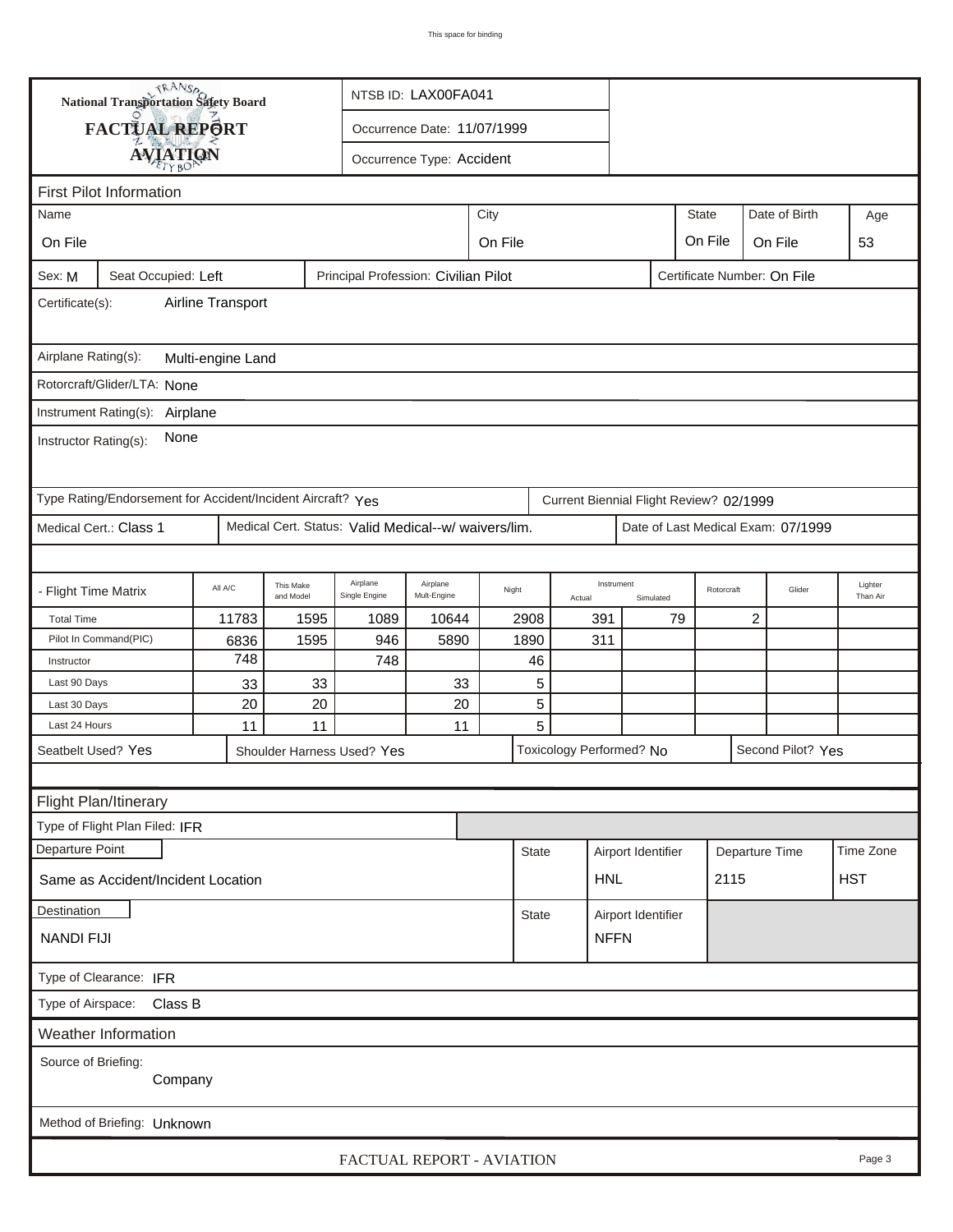| FACTUAL REPORT<br>Occurrence Date: 11/07/1999<br><b>AVIATION</b><br>Occurrence Type: Accident<br>Weather Information<br>WOF ID<br>Time Zone<br><b>Observation Time</b><br><b>WOF Elevation</b><br>WOF Distance From Accident Site<br>Direction From Accident Site<br>1853<br><b>HST</b><br>0 NM<br>0 Deg. Mag.<br><b>HNL</b><br>13 Ft. MSL<br>Sky/Lowest Cloud Condition: Scattered<br>2600 Ft. AGL<br>Condition of Light: Night<br>Lowest Ceiling: Broken<br>4500 Ft. AGL<br>$10$<br><b>SM</b><br>Altimeter:<br>30.00<br>Visibility:<br>24 °C<br>Dew Point:<br>19 °C<br>Wind Direction: 49<br>Temperature:<br>Density Altitude:<br>Wind Speed: 10<br>Gusts:<br>Weather Condtions at Accident Site: Visual Conditions<br>Visibility (RVR):<br>0<br>Visibility (RVV)<br>$\pmb{0}$<br>Ft.<br>SM<br>Intensity of Precipitation:<br>Restrictions to Visibility: None<br>None<br>Type of Precipitation:<br><b>Accident Information</b><br>Aircraft Damage: Substantial<br>Aircraft Fire: None<br>Aircraft Explosion None<br>Classification: U.S. Registered/U.S. Soil<br>- Injury Summary Matrix<br><b>TOTAL</b><br>Fatal<br>Serious<br>Minor<br>None<br><b>First Pilot</b><br>1<br>Second Pilot<br>1<br><b>Student Pilot</b><br>Flight Instructor<br>Check Pilot |  | <b>National Transportation Safety Board</b> |  |  | NTSB ID: LAX00FA041       |  |  |  |     |  |  |  |        |
|--------------------------------------------------------------------------------------------------------------------------------------------------------------------------------------------------------------------------------------------------------------------------------------------------------------------------------------------------------------------------------------------------------------------------------------------------------------------------------------------------------------------------------------------------------------------------------------------------------------------------------------------------------------------------------------------------------------------------------------------------------------------------------------------------------------------------------------------------------------------------------------------------------------------------------------------------------------------------------------------------------------------------------------------------------------------------------------------------------------------------------------------------------------------------------------------------------------------------------------------------------------|--|---------------------------------------------|--|--|---------------------------|--|--|--|-----|--|--|--|--------|
|                                                                                                                                                                                                                                                                                                                                                                                                                                                                                                                                                                                                                                                                                                                                                                                                                                                                                                                                                                                                                                                                                                                                                                                                                                                              |  |                                             |  |  |                           |  |  |  |     |  |  |  |        |
|                                                                                                                                                                                                                                                                                                                                                                                                                                                                                                                                                                                                                                                                                                                                                                                                                                                                                                                                                                                                                                                                                                                                                                                                                                                              |  |                                             |  |  |                           |  |  |  |     |  |  |  |        |
|                                                                                                                                                                                                                                                                                                                                                                                                                                                                                                                                                                                                                                                                                                                                                                                                                                                                                                                                                                                                                                                                                                                                                                                                                                                              |  |                                             |  |  |                           |  |  |  |     |  |  |  |        |
|                                                                                                                                                                                                                                                                                                                                                                                                                                                                                                                                                                                                                                                                                                                                                                                                                                                                                                                                                                                                                                                                                                                                                                                                                                                              |  |                                             |  |  |                           |  |  |  |     |  |  |  |        |
|                                                                                                                                                                                                                                                                                                                                                                                                                                                                                                                                                                                                                                                                                                                                                                                                                                                                                                                                                                                                                                                                                                                                                                                                                                                              |  |                                             |  |  |                           |  |  |  |     |  |  |  |        |
|                                                                                                                                                                                                                                                                                                                                                                                                                                                                                                                                                                                                                                                                                                                                                                                                                                                                                                                                                                                                                                                                                                                                                                                                                                                              |  |                                             |  |  |                           |  |  |  |     |  |  |  |        |
|                                                                                                                                                                                                                                                                                                                                                                                                                                                                                                                                                                                                                                                                                                                                                                                                                                                                                                                                                                                                                                                                                                                                                                                                                                                              |  |                                             |  |  |                           |  |  |  |     |  |  |  |        |
|                                                                                                                                                                                                                                                                                                                                                                                                                                                                                                                                                                                                                                                                                                                                                                                                                                                                                                                                                                                                                                                                                                                                                                                                                                                              |  |                                             |  |  |                           |  |  |  | "Hg |  |  |  |        |
|                                                                                                                                                                                                                                                                                                                                                                                                                                                                                                                                                                                                                                                                                                                                                                                                                                                                                                                                                                                                                                                                                                                                                                                                                                                              |  |                                             |  |  |                           |  |  |  |     |  |  |  | Ft.    |
|                                                                                                                                                                                                                                                                                                                                                                                                                                                                                                                                                                                                                                                                                                                                                                                                                                                                                                                                                                                                                                                                                                                                                                                                                                                              |  |                                             |  |  |                           |  |  |  |     |  |  |  |        |
|                                                                                                                                                                                                                                                                                                                                                                                                                                                                                                                                                                                                                                                                                                                                                                                                                                                                                                                                                                                                                                                                                                                                                                                                                                                              |  |                                             |  |  |                           |  |  |  |     |  |  |  |        |
|                                                                                                                                                                                                                                                                                                                                                                                                                                                                                                                                                                                                                                                                                                                                                                                                                                                                                                                                                                                                                                                                                                                                                                                                                                                              |  |                                             |  |  |                           |  |  |  |     |  |  |  |        |
|                                                                                                                                                                                                                                                                                                                                                                                                                                                                                                                                                                                                                                                                                                                                                                                                                                                                                                                                                                                                                                                                                                                                                                                                                                                              |  |                                             |  |  |                           |  |  |  |     |  |  |  |        |
|                                                                                                                                                                                                                                                                                                                                                                                                                                                                                                                                                                                                                                                                                                                                                                                                                                                                                                                                                                                                                                                                                                                                                                                                                                                              |  |                                             |  |  |                           |  |  |  |     |  |  |  |        |
|                                                                                                                                                                                                                                                                                                                                                                                                                                                                                                                                                                                                                                                                                                                                                                                                                                                                                                                                                                                                                                                                                                                                                                                                                                                              |  |                                             |  |  |                           |  |  |  |     |  |  |  |        |
|                                                                                                                                                                                                                                                                                                                                                                                                                                                                                                                                                                                                                                                                                                                                                                                                                                                                                                                                                                                                                                                                                                                                                                                                                                                              |  |                                             |  |  |                           |  |  |  |     |  |  |  |        |
|                                                                                                                                                                                                                                                                                                                                                                                                                                                                                                                                                                                                                                                                                                                                                                                                                                                                                                                                                                                                                                                                                                                                                                                                                                                              |  |                                             |  |  |                           |  |  |  |     |  |  |  |        |
|                                                                                                                                                                                                                                                                                                                                                                                                                                                                                                                                                                                                                                                                                                                                                                                                                                                                                                                                                                                                                                                                                                                                                                                                                                                              |  |                                             |  |  |                           |  |  |  |     |  |  |  |        |
|                                                                                                                                                                                                                                                                                                                                                                                                                                                                                                                                                                                                                                                                                                                                                                                                                                                                                                                                                                                                                                                                                                                                                                                                                                                              |  |                                             |  |  |                           |  |  |  |     |  |  |  |        |
|                                                                                                                                                                                                                                                                                                                                                                                                                                                                                                                                                                                                                                                                                                                                                                                                                                                                                                                                                                                                                                                                                                                                                                                                                                                              |  |                                             |  |  |                           |  |  |  |     |  |  |  |        |
|                                                                                                                                                                                                                                                                                                                                                                                                                                                                                                                                                                                                                                                                                                                                                                                                                                                                                                                                                                                                                                                                                                                                                                                                                                                              |  |                                             |  |  |                           |  |  |  |     |  |  |  |        |
|                                                                                                                                                                                                                                                                                                                                                                                                                                                                                                                                                                                                                                                                                                                                                                                                                                                                                                                                                                                                                                                                                                                                                                                                                                                              |  |                                             |  |  |                           |  |  |  |     |  |  |  |        |
|                                                                                                                                                                                                                                                                                                                                                                                                                                                                                                                                                                                                                                                                                                                                                                                                                                                                                                                                                                                                                                                                                                                                                                                                                                                              |  |                                             |  |  |                           |  |  |  |     |  |  |  |        |
|                                                                                                                                                                                                                                                                                                                                                                                                                                                                                                                                                                                                                                                                                                                                                                                                                                                                                                                                                                                                                                                                                                                                                                                                                                                              |  |                                             |  |  |                           |  |  |  |     |  |  |  |        |
| <b>Flight Engineer</b>                                                                                                                                                                                                                                                                                                                                                                                                                                                                                                                                                                                                                                                                                                                                                                                                                                                                                                                                                                                                                                                                                                                                                                                                                                       |  |                                             |  |  |                           |  |  |  |     |  |  |  |        |
| Cabin Attendants                                                                                                                                                                                                                                                                                                                                                                                                                                                                                                                                                                                                                                                                                                                                                                                                                                                                                                                                                                                                                                                                                                                                                                                                                                             |  |                                             |  |  |                           |  |  |  |     |  |  |  |        |
| Other Crew<br>$\mathbf{2}$<br>2                                                                                                                                                                                                                                                                                                                                                                                                                                                                                                                                                                                                                                                                                                                                                                                                                                                                                                                                                                                                                                                                                                                                                                                                                              |  |                                             |  |  |                           |  |  |  |     |  |  |  |        |
| Passengers                                                                                                                                                                                                                                                                                                                                                                                                                                                                                                                                                                                                                                                                                                                                                                                                                                                                                                                                                                                                                                                                                                                                                                                                                                                   |  |                                             |  |  |                           |  |  |  |     |  |  |  |        |
| - TOTAL ABOARD -<br>5 <sup>1</sup><br>5                                                                                                                                                                                                                                                                                                                                                                                                                                                                                                                                                                                                                                                                                                                                                                                                                                                                                                                                                                                                                                                                                                                                                                                                                      |  |                                             |  |  |                           |  |  |  |     |  |  |  |        |
| 0<br>Other Ground<br>0<br>0<br>0                                                                                                                                                                                                                                                                                                                                                                                                                                                                                                                                                                                                                                                                                                                                                                                                                                                                                                                                                                                                                                                                                                                                                                                                                             |  |                                             |  |  |                           |  |  |  |     |  |  |  |        |
| $\overline{0}$<br>- GRAND TOTAL -<br>$\mathbf 0$<br>$\mathbf 0$<br>5 <sup>1</sup><br>5                                                                                                                                                                                                                                                                                                                                                                                                                                                                                                                                                                                                                                                                                                                                                                                                                                                                                                                                                                                                                                                                                                                                                                       |  |                                             |  |  |                           |  |  |  |     |  |  |  |        |
|                                                                                                                                                                                                                                                                                                                                                                                                                                                                                                                                                                                                                                                                                                                                                                                                                                                                                                                                                                                                                                                                                                                                                                                                                                                              |  |                                             |  |  | FACTUAL REPORT - AVIATION |  |  |  |     |  |  |  | Page 4 |